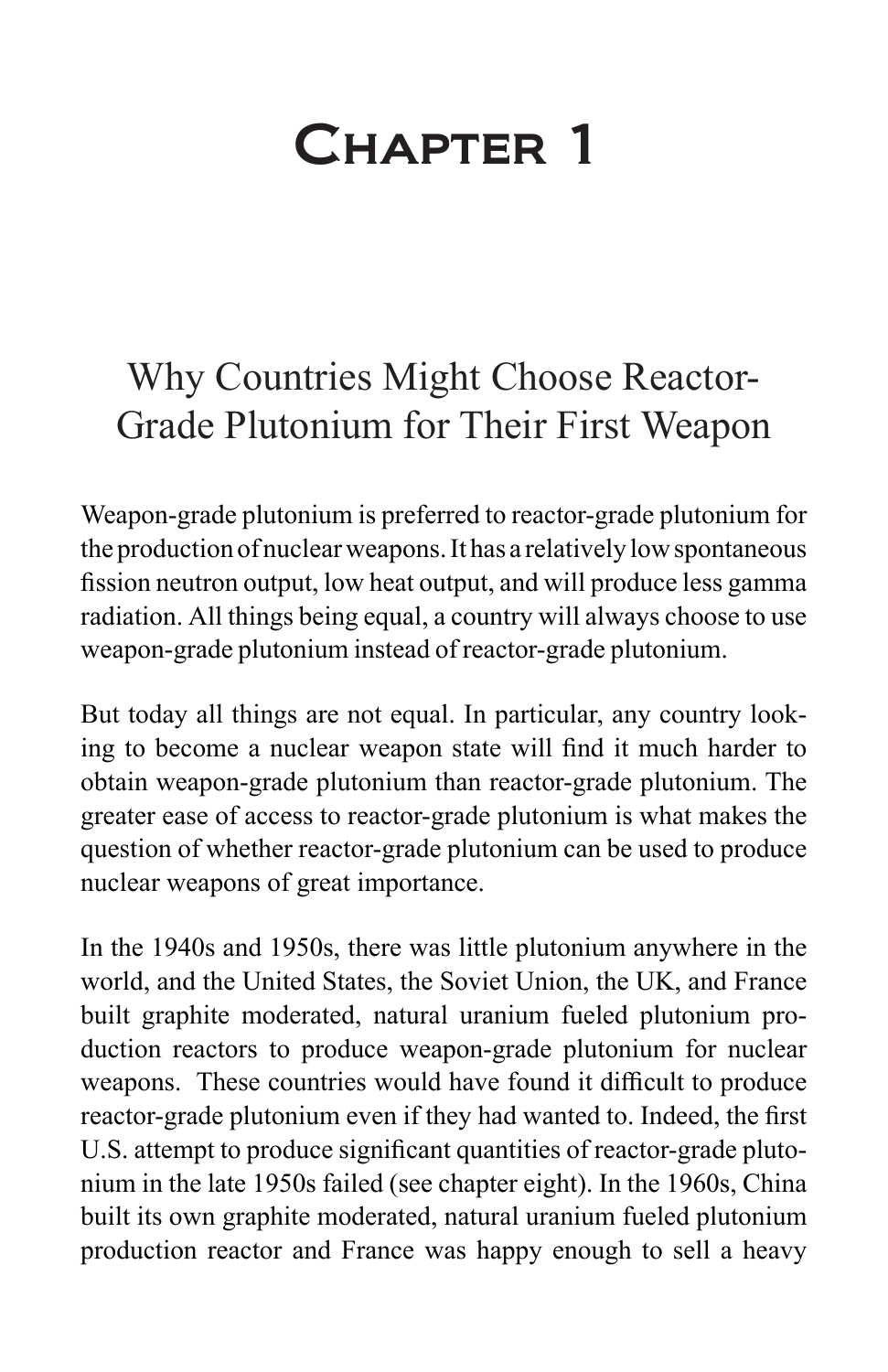water moderated, natural uranium fueled plutonium production reactor to Israel.

Today the situation is quite different. A decade ago, Syria attempted to build a plutonium production reactor, but it was bombed and destroyed by Israel. Countries have attempted to disguise their plutonium production reactors by calling them research reactors. Indeed in the 1950s and 1960s, Canada was naïve enough to sell two heavy water moderated, natural uranium fueled "research reactors" to India and Taiwan. Both reactors became the linchpins of the nuclear weapon programs in these two countries.

However, when China attempted the sale of such a research reactor to Algeria in the 1980s, concerns were raised and the reactor was converted to enriched uranium fuel so as to significantly reduce (but did not eliminate) its production of plutonium. When Iran made its first attempt to acquire a plutonium production reactor in the early 1990s by purchasing a heavy water moderated, natural uranium fueled "research" reactor from India, international pressure forced India to drop the sale. More recently Iran attempted to build such a plutonium production reactor at Arak but as part of the negotiated Joint Comprehensive Plan of Action, the original reactor vessel was destroyed and any follow-on reactor must use enriched uranium fuel to significantly reduce its plutonium production.

In contrast, a number of different vendors from countries as diverse as South Korea, Russia, France, and Canada are willing to build nuclear power reactors in any country willing to pay for them. As of today, there are over 400 operating nuclear power reactors worldwide, which have generated a stockpile of about 2,400 metric tons of plutonium.7 Most of this plutonium is likely reactor-grade but some of it is no doubt fuel-grade. A small amount may even

<sup>7.</sup> David Albright et al., "Civil Plutonium Stocks Worldwide, End of 2014," *Institute for Science and International Security*, November 16, 2015.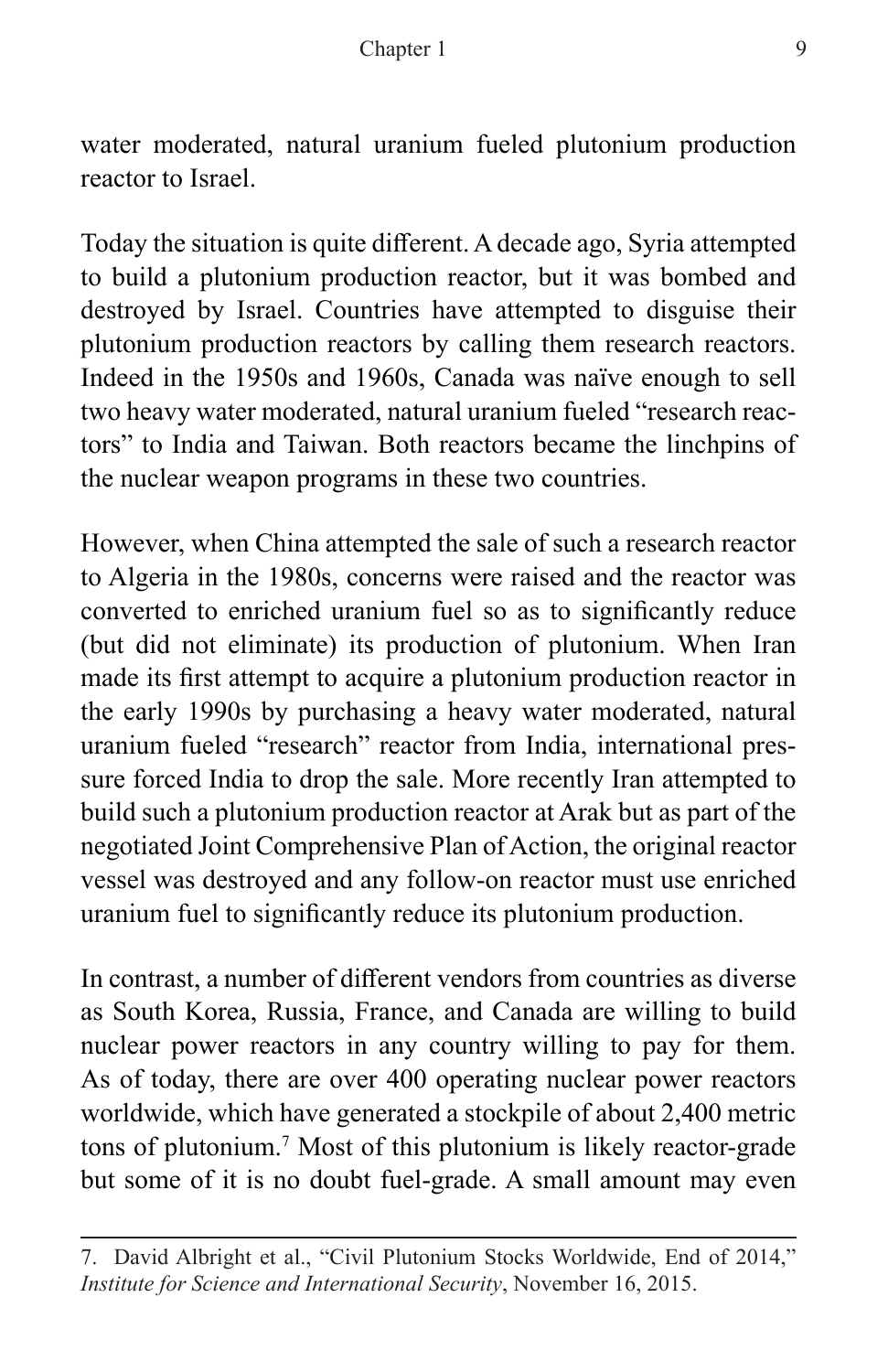be weapon-grade. In contrast to Iran's plutonium production reactor at Arak, the Joint Comprehensive Plan of Action barely mentions Iran's nuclear power reactor at Bushehr even though the reactor produces about 240 kilograms of plutonium every year.

Over 2,100 metric tons of the world's plutonium stockpile are contained in highly radioactive spent fuel. Analysis that I participated in at Pan Heuristics over forty years ago indicated that as long as a country does not possess a reprocessing plant, this plutonium is relatively safe from being diverted to the production of nuclear weapons given the time and difficulty in extracting the plutonium from the spent fuel.<sup>8</sup> We estimated that it could take many months for a country to reliably produce sufficient plutonium for multiple nuclear weapons. However, 40 years ago scientists at Oak Ridge National Laboratory raised concerns that the extraction process might not be that difficult.<sup>9</sup> Indeed, it is possible that with the diffusion of solvent extraction technology now used in the processing of uranium ores, the extraction of plutonium from spent fuel is less of a barrier than it was forty years ago. However, even if the Oak Ridge analysis were correct, it would not make reactor-grade plutonium safe. Rather it would raise questions about the wisdom of having nuclear power reactors in any non-nuclear weapon state.

Of greater concern is the 270 metric tons of plutonium that has already been separated from spent fuel. The bulk of this material

9. D. E. Ferguson, "Simple, Quick Processing Plant," Oak Ridge National Laboratory, August 30, 1977.

<sup>8.</sup> Albert Wohlstetter, Thomas A. Brown, Gregory Jones, David McGarvey, Henry Rowen, Vincent Taylor, and Roberta Wohlstetter, "Moving Towards Life in a Nuclear Armed Crowd?" ACDA/PAB-263, Pan Heuristics, December 4, 1975, Revised April 22, 1976, available from [http://www.npolicy.org/article\\_file/Mov](http://www.npolicy.org/article_file/Moving_Toward_Life_in_a_Nuclear_Armed_Crowd_(1975).pdf)ing Toward Life in a Nuclear Armed Crowd (1975).pdf. This analysis was updated in: Albert Wohlstetter, Thomas A. Brown, Gregory Jones, David McGarvey, Henry Rowen, Vincent Taylor, and Roberta Wohlstetter, *Swords from Plowshares,* Chicago: The University of Chicago Press, 1979.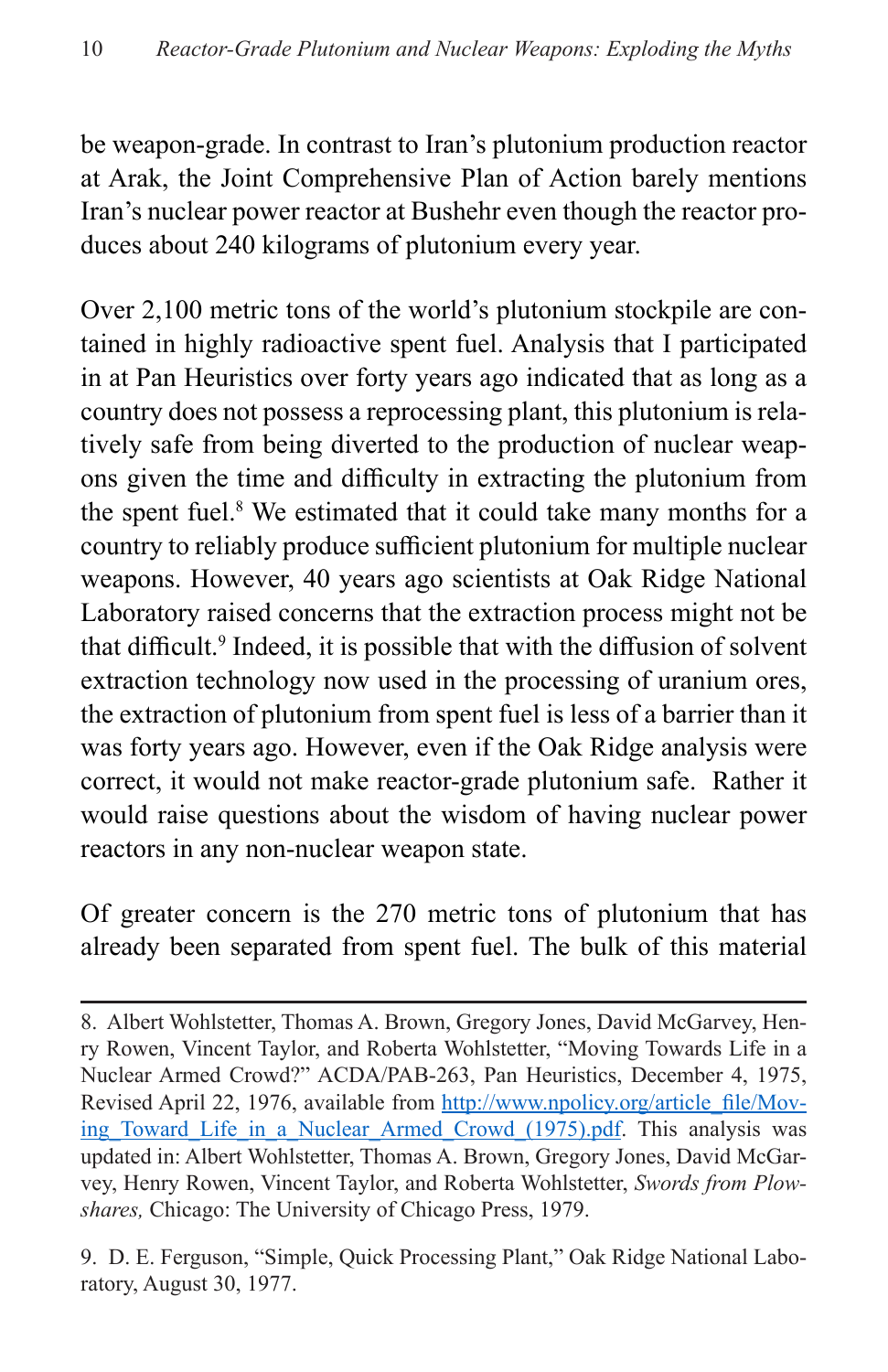is in the nuclear weapons states of the UK, France, and Russia but significant quantities are held in a half a dozen non-nuclear weapons states of which Japan has the largest stockpile. 37 metric tons of Japan's stockpile are being held in the UK and France and 9.8 metric tons are in Japan itself. About 2.7 metric tons of the stockpile in Japan is held as either a pure plutonium nitrate solution or as pure plutonium dioxide.10 Either form could be converted into a metal core for a nuclear weapon in only days or weeks.<sup>11</sup>

Most of the rest of the 9.8 metric ton stockpile is in the form of a mixture of plutonium and uranium oxides (MOX), either in powder form, in the process to produce MOX fuel, or in the unirradiated MOX fuel. Extracting the plutonium from the MOX powder or unirradiated fuel would not be difficult and could probably be performed using lab scale equipment since the plutonium in these forms is not highly radioactive and would not need to be handled remotely.12 Further, the plutonium is seven to fifty times as concentrated as it is in spent LWR fuel. The time required to extract the

12. This would include MOX powder which has aged for decades and has accumulated a significant quantity of americium. MOX fabrication plants limit worker radiation exposure from americium to just 0.5 rem. However, the U.S. limit for worker radiation exposure is 5 rem (chapter 6). Therefore though aged MOX powder might contain more americium than is allowed in a MOX fabrication plant, one could easily extract the plutonium from the MOX powder without exceeding the 5 rem limit. See, K. Fukuda et. al., "MOX Fuel Use as a Back-End Option: Trends, Main Issues and Impacts on Fuel Cycle Management," IAEA-SM-358/I, 1999. In the case of Japan this operation could be carried out in the plutonium purification section of the Tokai reprocessing plant.

<sup>10. &</sup>quot;The Status Report of Plutonium Management in Japan-2016," Office of Atomic Energy Policy, Cabinet Office [Japan], August 1, 2017, available from [http://www.aec.go.jp/jicst/NC/about/kettei/170801\\_e.pdf.](http://www.aec.go.jp/jicst/NC/about/kettei/170801_e.pdf)

<sup>11.</sup> Albert Wohlstetter, Thomas A. Brown, Gregory Jones, David McGarvey, Henry Rowen, Vincent Taylor, and Roberta Wohlstetter, *Swords from Plowshares*, Chicago: The University of Chicago Press, 1979.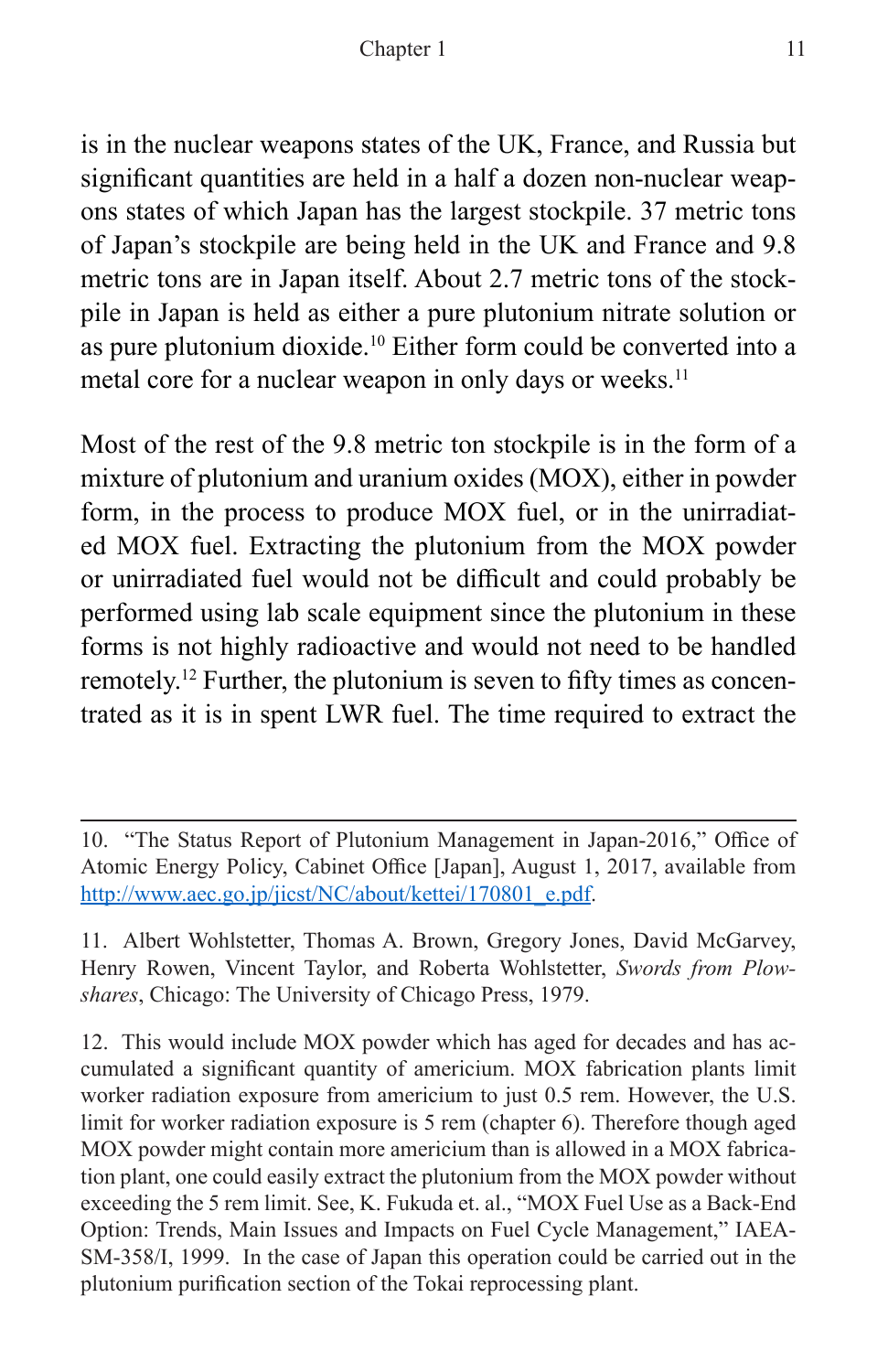plutonium and convert it into a metal core for a nuclear weapon is again only days to weeks.

What then would be Japan's options if it wanted plutonium for nuclear weapons? If it wanted to build a plutonium production reactor to produce weapon-grade plutonium, it would either have to acquire at least 20 metric tons of heavy water or hundreds of metric tons of nuclear-grade graphite. Neither task would be easy. Then the reactor would have to be constructed, a process that could take years and cost at a minimum hundreds of millions of dollars. The reactor would then have to operate for at least a year to produce enough plutonium for several nuclear weapons. The spent fuel would then have to cool for a number of months before the plutonium could be extracted in a reprocessing plant. If this operation was to be strictly a military one, a reprocessing plant would also need to be constructed concurrently with the construction and operation of the plutonium production reactor and would cost hundreds of millions of dollars as well. This whole process could take three to five years and probably cost at least one billion dollars. During this time, Japan would face enormous pressure from not only its enemies but also its allies to halt this process. Japan would also need to worry that an adversary might preemptively strike the reactor before the plutonium could be produced.

In contrast, if Japan was willing to settle for reactor-grade plutonium, it could simply seize the plutonium nitrate or dioxide and convert it into metallic weapon cores in a matter of days or weeks. It could probably use existing plutonium facilities to carry out this operation but if not it could build new "plutonium research" facilities in advance. The cost might only be tens of millions of dollars. The production of the nuclear cores could be carried out in such a short time that there would be little danger that an enemy could strike before the diversion of plutonium was detected.

Which option a country chooses depends strongly on the viability of using reactor-grade plutonium to produce nuclear weapons. If reac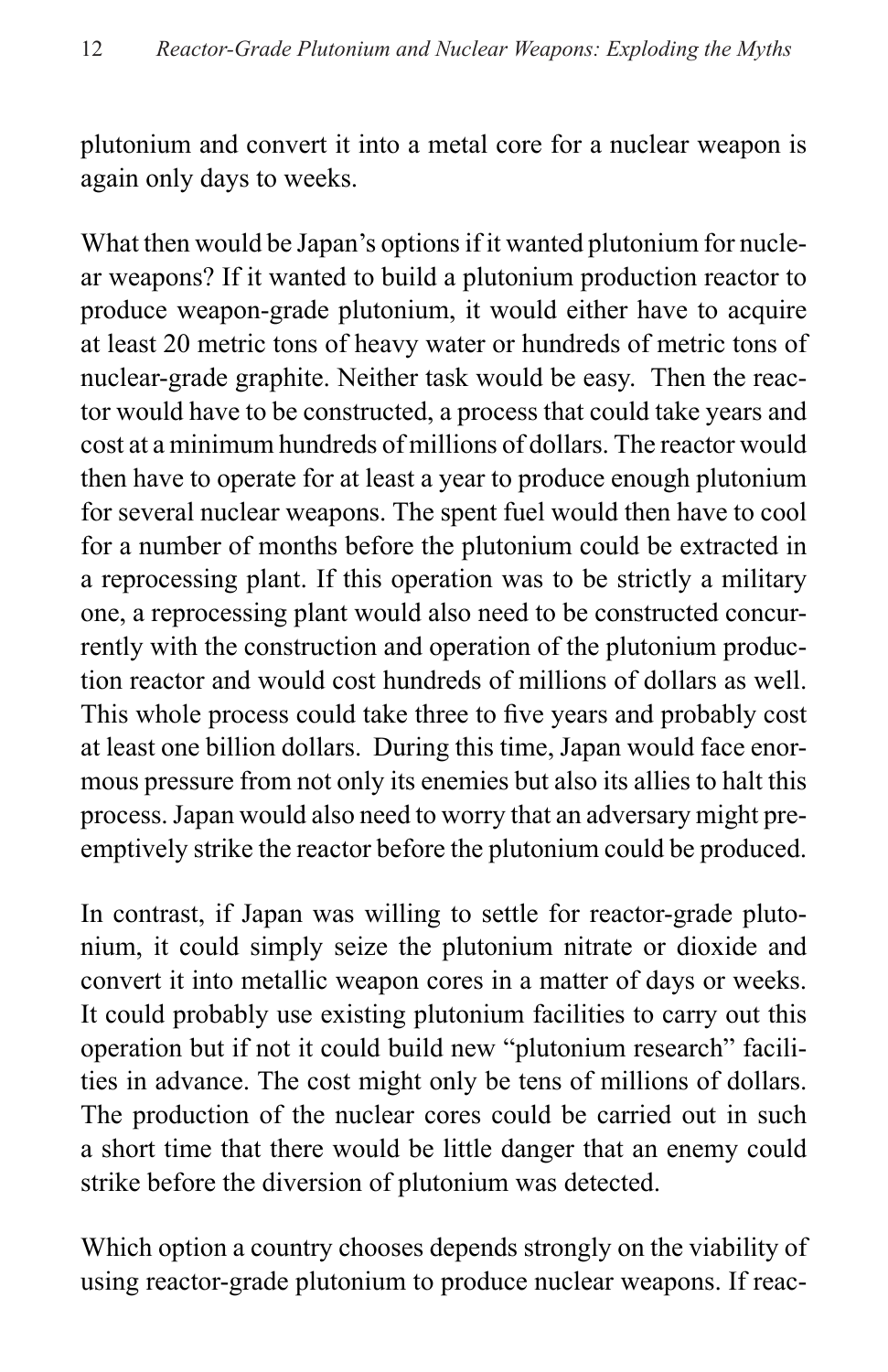tor-grade plutonium is truly denatured or very difficult or dangerous to use then a country would have no option but to go the plutonium production reactor route to produce weapon-grade plutonium or to give up its nuclear weapon ambitions entirely. However, as this book shows, simply by using a smaller plutonium mass as the weapon core, a country can use early 1950s U.S. technology and modern high explosives to produce nuclear weapons that are the same size and weight and have the same predetonation probability as weapons using weapon-grade plutonium. The smaller plutonium mass would keep its heat output within the limits required to ensure that the weapon's high-explosives are safe. The weapon would require no special cooling. By coating the core with just one half a centimeter of uranium, the gamma radiation would be well below that of an unshielded weapon-grade plutonium core. The destructive area of such a weapon would be 40% of that of a weapon using weapon-grade plutonium. Given the long time, significant expense and major risk associated with acquiring weapon-grade plutonium, a country might well decide to use reactor-grade plutonium instead.

Clearly, the possession of a reprocessing plant by a non-nuclear weapon state is a problem since it gives easy access to plutonium in the form of plutonium nitrate or plutonium dioxide. This plutonium can be quickly converted into a nuclear weapon core. The Pan Heuristic's analysis that I participated in recommended the obvious solution to ban the use of such plants in non-nuclear weapon states. This analysis led to a major change in U.S. policy under the Carter administration ending plutonium reprocessing in the United States and attempting to end it in other countries as well.

Further, the Pan Heuristic's analysis showed that even if reprocessing plants were banned from non-nuclear weapon states, if these states continued to use plutonium containing MOX fuel (produced perhaps in international fuel cycle centers), the problem would still remain. A single reactor reload of fresh MOX fuel can contain over